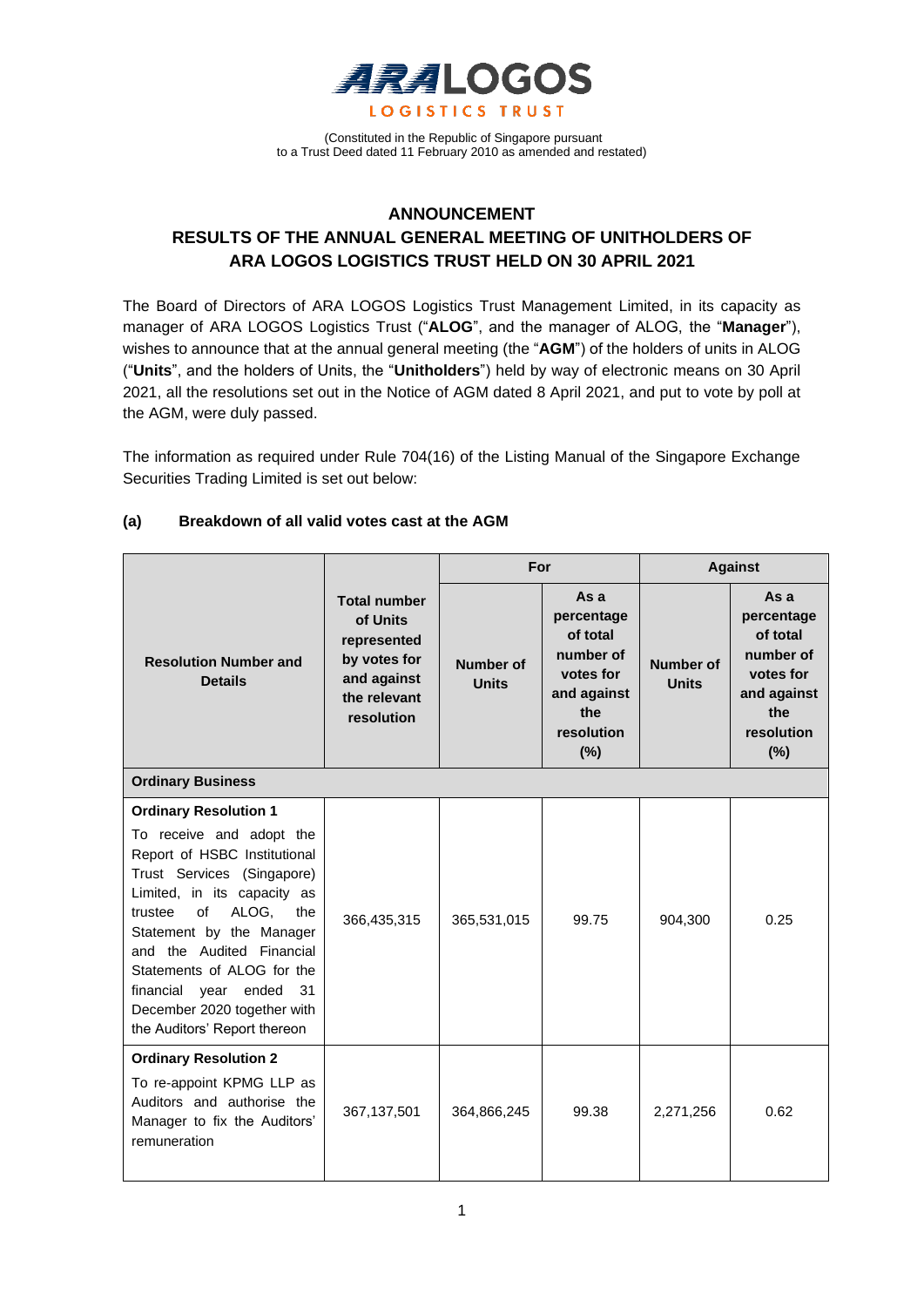|                                                                                                                                                                                                                          |                                                                                                             | For                       |                                                                                                        | <b>Against</b>            |                                                                                                       |  |  |
|--------------------------------------------------------------------------------------------------------------------------------------------------------------------------------------------------------------------------|-------------------------------------------------------------------------------------------------------------|---------------------------|--------------------------------------------------------------------------------------------------------|---------------------------|-------------------------------------------------------------------------------------------------------|--|--|
| <b>Resolution Number and</b><br><b>Details</b>                                                                                                                                                                           | <b>Total number</b><br>of Units<br>represented<br>by votes for<br>and against<br>the relevant<br>resolution | Number of<br><b>Units</b> | As a<br>percentage<br>of total<br>number of<br>votes for<br>and against<br>the<br>resolution<br>$(\%)$ | Number of<br><b>Units</b> | Asa<br>percentage<br>of total<br>number of<br>votes for<br>and against<br>the<br>resolution<br>$(\%)$ |  |  |
| <b>Special Business</b>                                                                                                                                                                                                  |                                                                                                             |                           |                                                                                                        |                           |                                                                                                       |  |  |
| <b>Ordinary Resolution 3</b><br>To authorise the Manager to<br>issue Units and to make or<br>grant convertible instruments                                                                                               | 367, 137, 301                                                                                               | 364,477,196               | 99.28                                                                                                  | 2,660,105                 | 0.72                                                                                                  |  |  |
| <b>Extraordinary Resolution 4</b><br>To authorise the Proposed<br>Development<br>Management<br>Supplement<br>Fee<br>and<br>authorise the Manager to<br>issue Units in payment of the<br>Development<br>Management<br>Fee | 222,612,793                                                                                                 | 221,423,893               | 99.47                                                                                                  | 1,188,900                 | 0.53                                                                                                  |  |  |

#### **(b) Details of parties who are required to abstain from voting on any resolution(s), including the number of Units held and the individual resolution(s) on which they are required to abstain from voting**

As set out in paragraph 2.5 of the appendix to Unitholders dated 8 April 2021, the Manager and its associates are required to abstain from voting on Extraordinary Resolution 4. Based on the information available to the Manager as the date of the AGM today, the following parties had abstained from voting on Extraordinary Resolution 4:

| <b>Name of the Party</b>                     | <b>Number of Units Held</b> |  |  |
|----------------------------------------------|-----------------------------|--|--|
| ARA LOGOS Logistics Trust Management Limited | 7,568,398                   |  |  |
| LOGOS Units No. 1 Ltd                        | 173.878.448                 |  |  |
| Mr Lim Hwee Chiang                           | 1,270,900                   |  |  |

Save as disclosed above, no party was required to abstain from voting on any of the abovementioned resolutions put to vote at the AGM today.

Nonetheless, to demonstrate good corporate governance practices, Mr Lim How Teck, who holds a direct interest in 1,938,600 Units, had voluntarily abstained from voting his holdings of Units on Extraordinary Resolution 4.

#### **(c) Name of firm and/or person appointed as scrutineer**

RHT Governance, Risk & Compliance (Singapore) Pte. Ltd. was appointed as the scrutineer for the AGM.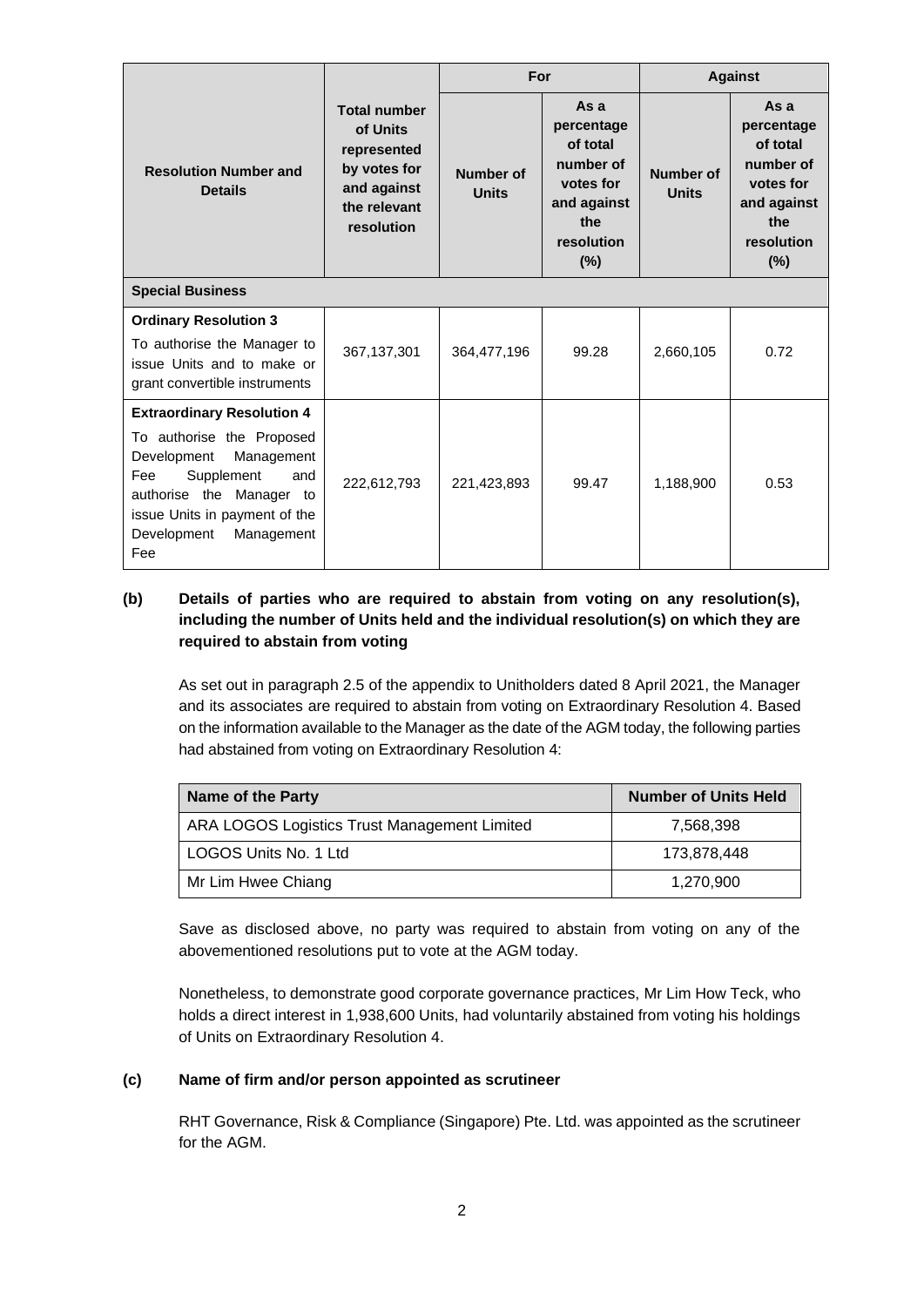## **BY ORDER OF THE BOARD**

ARA LOGOS Logistics Trust Management Limited (as Manager of ARA LOGOS Logistics Trust) (Company registration no. 200919331H)

Karen Lee Chief Executive Officer 30 April 2021